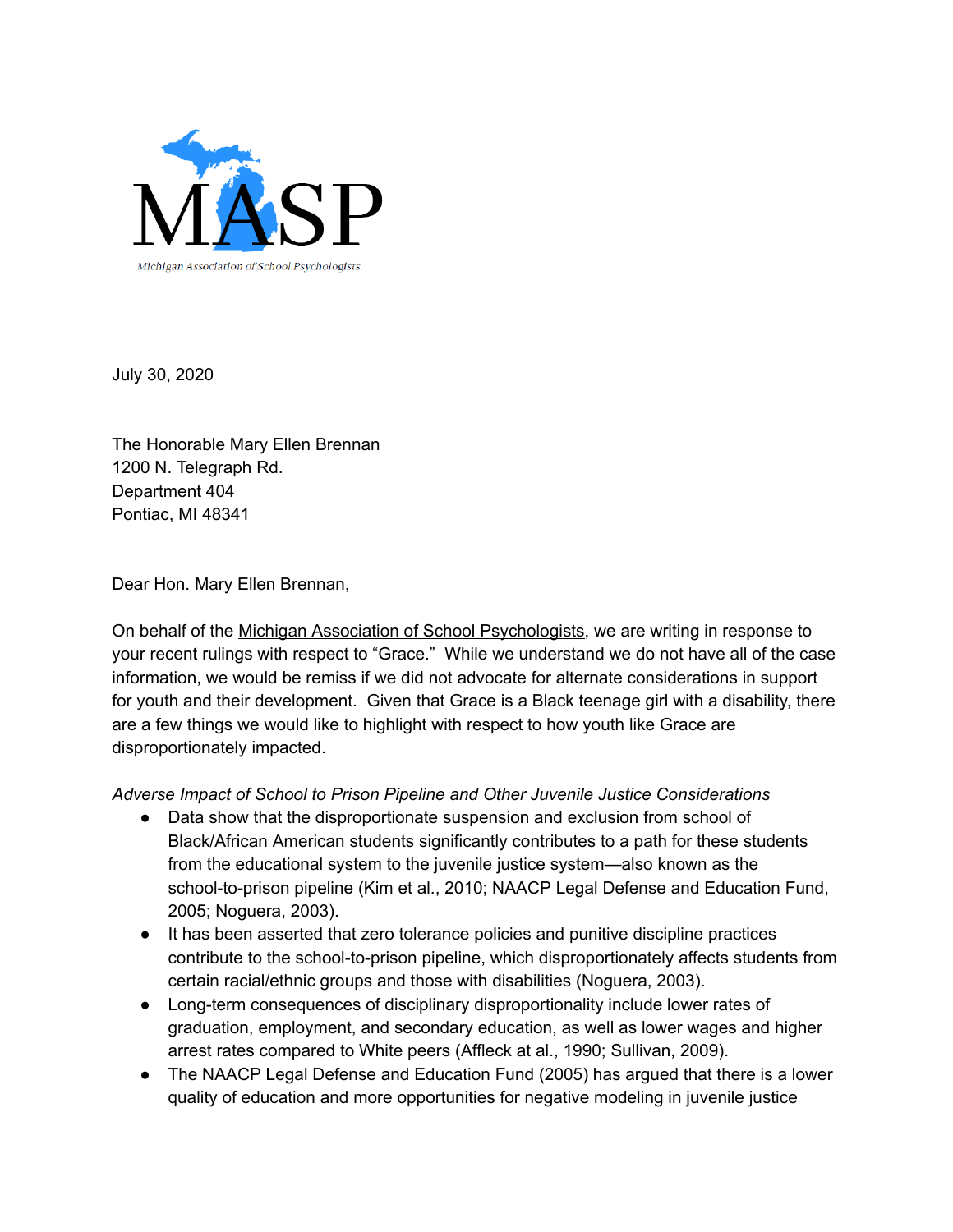settings, versus alternate treatment facilities, including those with a focus on mental health and wellness.

● 30-85% of individuals who are in juvenile justice systems tend to also experience a disability (OSERS, 2017). Quite often, while in the juvenile justice system, these students do not receive appropriate access to special education and related services. This can lead to increased Free and Appropriate Public Education (FAPE) violations under the Individuals with Disabilities Act (IDEA) (NDTAC, 2014).

When considering these components, as well as with all youth in general, we strongly advocate for consideration of alternate methods to zero tolerance practices. Best practices for supporting the growth and development of youth, including adaptive behavior, involve consideration of various methods.

## *Positive Youth Development*

- Programs that adopt constructs such as **[social–emotional](https://casel.org/what-is-sel/) learning (SEL)** and **[restorative](https://www.iirp.edu/restorative-practices/what-is-restorative-practices) justice (RJ)** improve individual outcomes and create an atmosphere of respect and learning while focusing on long-term success rather than punishment (Osher et al., 2010).
- Managing and correcting student behavior by implementing programs that aim to develop student **self-discipline skills** such as disciplinary practices consistent with the **positive psychology framework** also show promise in reducing disparities (Bear, 2011).
- The majority of successful programs with positive outcomes share a common systems focus and **emphasis on prevention and teaching** rather than removal and punishment, which is associated with the disproportionate removal of students from certain racial/ethnic groups.

In addition to the above best practice for alternatives to zero tolerance and other highly punitive practices, we would also like to highlight additional information relevant to this case and positive youth development during the COVID-19 pandemic. The American Academy of Pediatrics (2020) has provided [guidance](https://services.aap.org/en/pages/2019-novel-coronavirus-covid-19-infections/clinical-guidance/responding-to-the-needs-of-youth-involved-with-the-justice-system--during-the-covid-19-pandemic/) for juvenile justice systems, including reducing new admissions to juvenile detention facilities and increasing diversion strategies. This is to help support both the physical and psychological safety and well-being of individuals during a pandemic. In addition, many school districts hold a deep belief that no harm should come to its students as a result of the sudden shift to online learning caused by the COVID-19 global pandemic.

In Michigan, Black youth are incarcerated at four times the rate of their white peers. Further, in Oakland County, 42% of juvenile cases in Oakland county involve Black youth, while the county is only comprised of 15% Black youth. Given this data, in conjunction with what is known about the school to prison pipeline and positive youth development, we would also like to advocate for transforming juvenile justice in Oakland County. Additionally, we would like to explore more opportunities to integrate supports for youth that include best practices versus that of disproportionate punitive practices. Macomb County and Wayne County are a few neighboring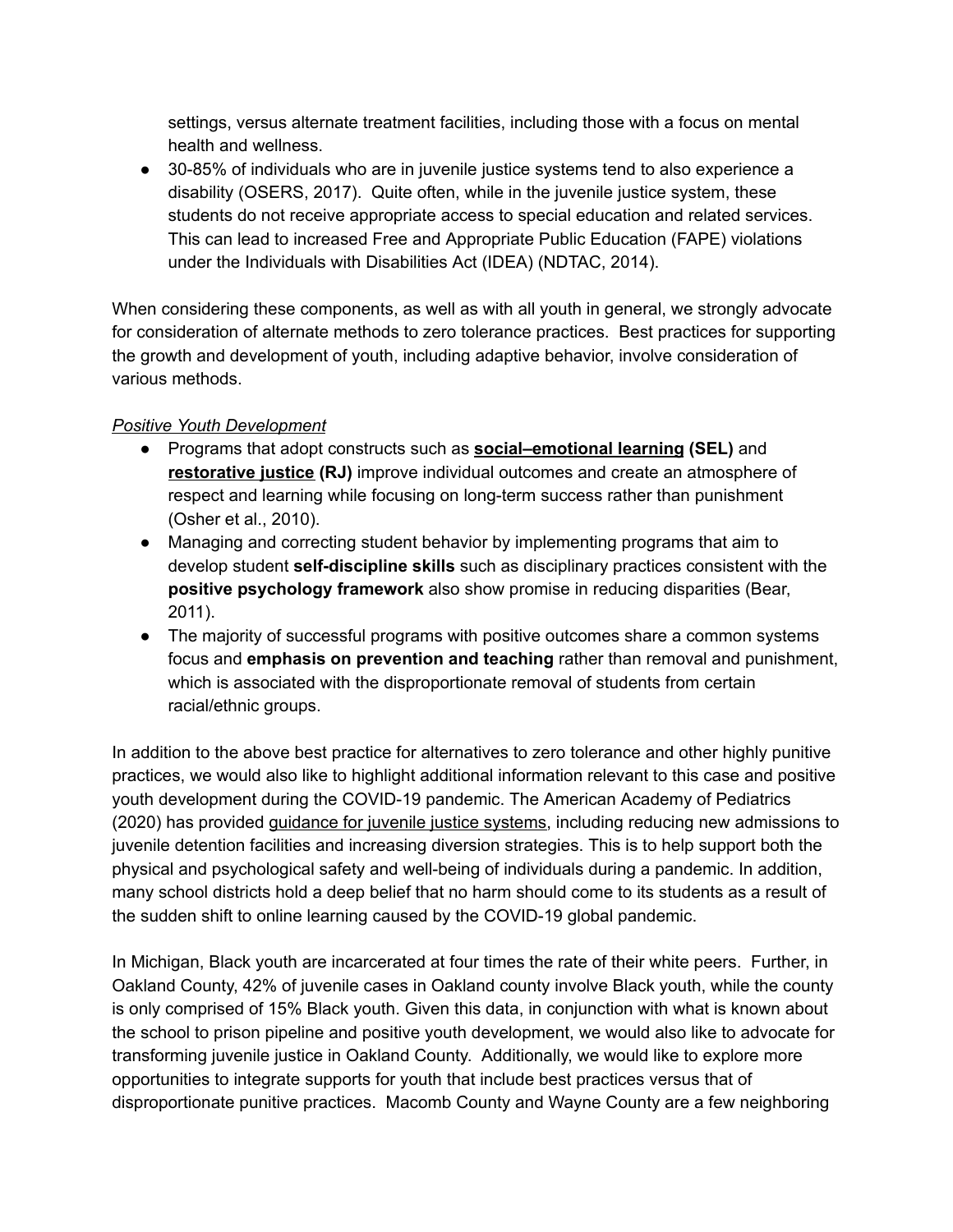examples of juvenile justice reform that have recognized the various needs for youth through a mental health and positive youth development lens.

We look forward to your consideration of this presented information and would be happy to help support in such juvenile justice reform efforts.

Sincerely,

Nick Jaskiw, S.Psy, S.<br>Nick Jaskiw, S.Psy.S.

MASP President

Lauren Mangus, Ph.D., LP, NCSP

Lauren Mangus, Ph.D., LP, NCSP MASP President-Elect

Jim Corr, M.A., S.Psy.S.

MASP Past-President

*On behalf of Michigan Association of School Psychologists (MASP)* 

## References:

- Affleck, J. Q., Edgar, E., Levine, P., & Kortering, L. (1990). Post-school status of students classified as mildly mentally retarded, learning disabled or non-handicapped: Does it get better with time? Education and Training in Mental Retardation, 25, 315–324.
- American Academy of Pediatrics (2020). Responding to the needs of youth involved with the justice system during the COVID-19 pandemic. Retrieved from: [https://services.aap.org/en/pages/2019-novel-coronavirus-covid-19-infections/clinical-gui](https://services.aap.org/en/pages/2019-novel-coronavirus-covid-19-infections/clinical-guidance/responding-to-the-needs-of-youth-involved-with-the-justice-system--during-the-covid-19-pandemic/)  [dance/responding-to-the-needs-of-youth-involved-with-the-justice-system--during-the-co](https://services.aap.org/en/pages/2019-novel-coronavirus-covid-19-infections/clinical-guidance/responding-to-the-needs-of-youth-involved-with-the-justice-system--during-the-covid-19-pandemic/)  [vid-19-pandemic/](https://services.aap.org/en/pages/2019-novel-coronavirus-covid-19-infections/clinical-guidance/responding-to-the-needs-of-youth-involved-with-the-justice-system--during-the-covid-19-pandemic/)
- Bear, G. (2011). Positive psychology and school discipline: Positive is not simply the opposite of punitive. Communiqué, 39, (5), 8–9.
- Kim, C., Losen, D., & Hewitt, D. (2010). The school-to-prison pipeline: Structuring legal reform. New York, NY: New York University Press.
- NAACP Legal Defense and Education Fund, Inc. (2005). Dismantling the school-to-prison pipeline. Retrieved from: http://www.naacpldf.org/files/publications/ Dismantling the School to Prison Pipeline.pdf